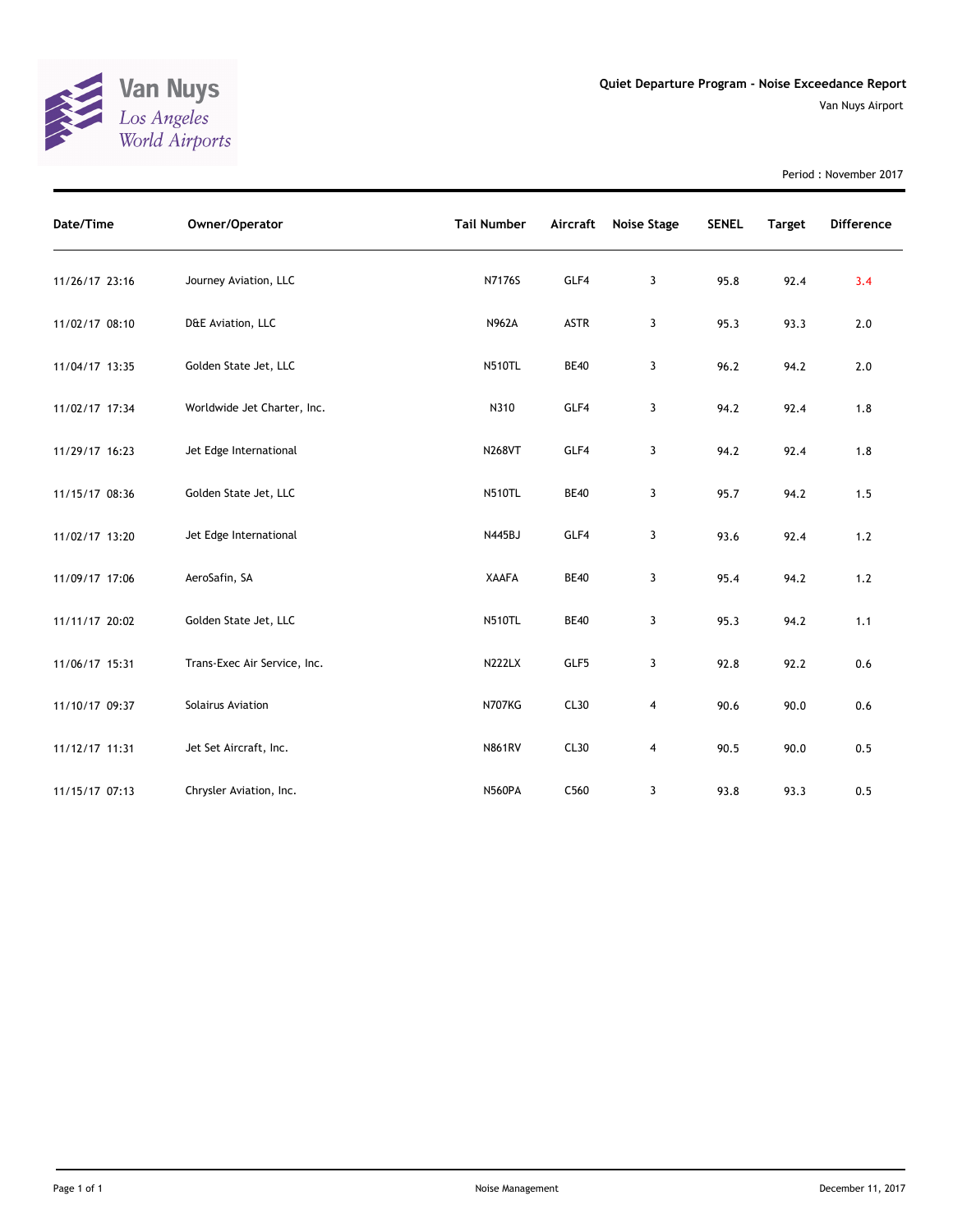

Period : November 2017

| Owner/Operator                                      | <b>Departures Exceeding</b><br><b>Target Noise Level</b> | <b>Total Southbound</b><br>Jet Departures |
|-----------------------------------------------------|----------------------------------------------------------|-------------------------------------------|
| Golden State Jet, LLC                               | 3                                                        | 20                                        |
| Jet Edge International                              | $\mathbf{2}$                                             | 78                                        |
| D&E Aviation, LLC                                   | $\mathbf{1}$                                             | $\mathbf{1}$                              |
| AeroSafin, SA                                       | 1                                                        | 2                                         |
| Journey Aviation, LLC                               | 1                                                        | 3                                         |
| Jet Set Aircraft, Inc.                              | 1                                                        | 7                                         |
| Solairus Aviation                                   | 1                                                        | 7                                         |
| Worldwide Jet Charter, Inc.                         | 1                                                        | 14                                        |
| Trans-Exec Air Service, Inc.                        | 1                                                        | 35                                        |
| Chrysler Aviation, Inc.                             | 1                                                        | 48                                        |
| 1132 Aviation, LLC                                  | 0                                                        | 1                                         |
| 175 Jet Charter, LLC                                | 0                                                        |                                           |
| 650 Leasing, LLC                                    | 0                                                        |                                           |
| 650 NB, LLC                                         | 0                                                        |                                           |
| 6500, LLC                                           | 0                                                        |                                           |
| 711 Air Corporation                                 | 0                                                        |                                           |
| ABA Business Development, LLC                       | 0                                                        |                                           |
| ACI Jet                                             | 0                                                        |                                           |
| Actually 6, LLC                                     | 0                                                        |                                           |
| Aerolineas Ejecutivas, SA de CV                     | 0                                                        |                                           |
| AG Spanos Jet Center, Inc.                          | 0                                                        |                                           |
| AIR EVAC LIFETEAM                                   | <sup>0</sup>                                             |                                           |
| Air Finance Corporation                             | 0                                                        |                                           |
| Air Rutter International DBA JetFlite International | 0                                                        |                                           |
| Aircraft Evaluation & Management, Inc.              | 0                                                        |                                           |
| Aircraft Services Group Inc                         | 0                                                        |                                           |
| AirJet Services, LLC                                | 0                                                        |                                           |
| AirKraft One, LLC                                   | 0                                                        |                                           |
| Airway Charter Services                             | 0                                                        |                                           |
| AJM Air, LLC                                        | 0                                                        |                                           |
| Alante Air Charter, LLC                             | $\Omega$                                                 |                                           |
| Allard Air Services, Inc.                           | 0                                                        | 1                                         |
| Alphacraft Air, LLC                                 | 0                                                        |                                           |
| Ample United Limited                                | 0                                                        |                                           |
| Andrew Bettis Aviation                              | 0                                                        |                                           |
| ARI Properties, LLC                                 | 0                                                        |                                           |
| Ariaer, LLC                                         | 0                                                        |                                           |
| Astra SPX, LLC                                      | 0                                                        |                                           |
| Aviation Concepts, Inc.                             | 0                                                        |                                           |
| Aviation West Charters, Inc.                        | 0                                                        | 1                                         |

The Van Nuys Airport Fly Friendly - Quiet Departure Program asks that operators of jet aircraft use manufacturer's or NBAA quiet departure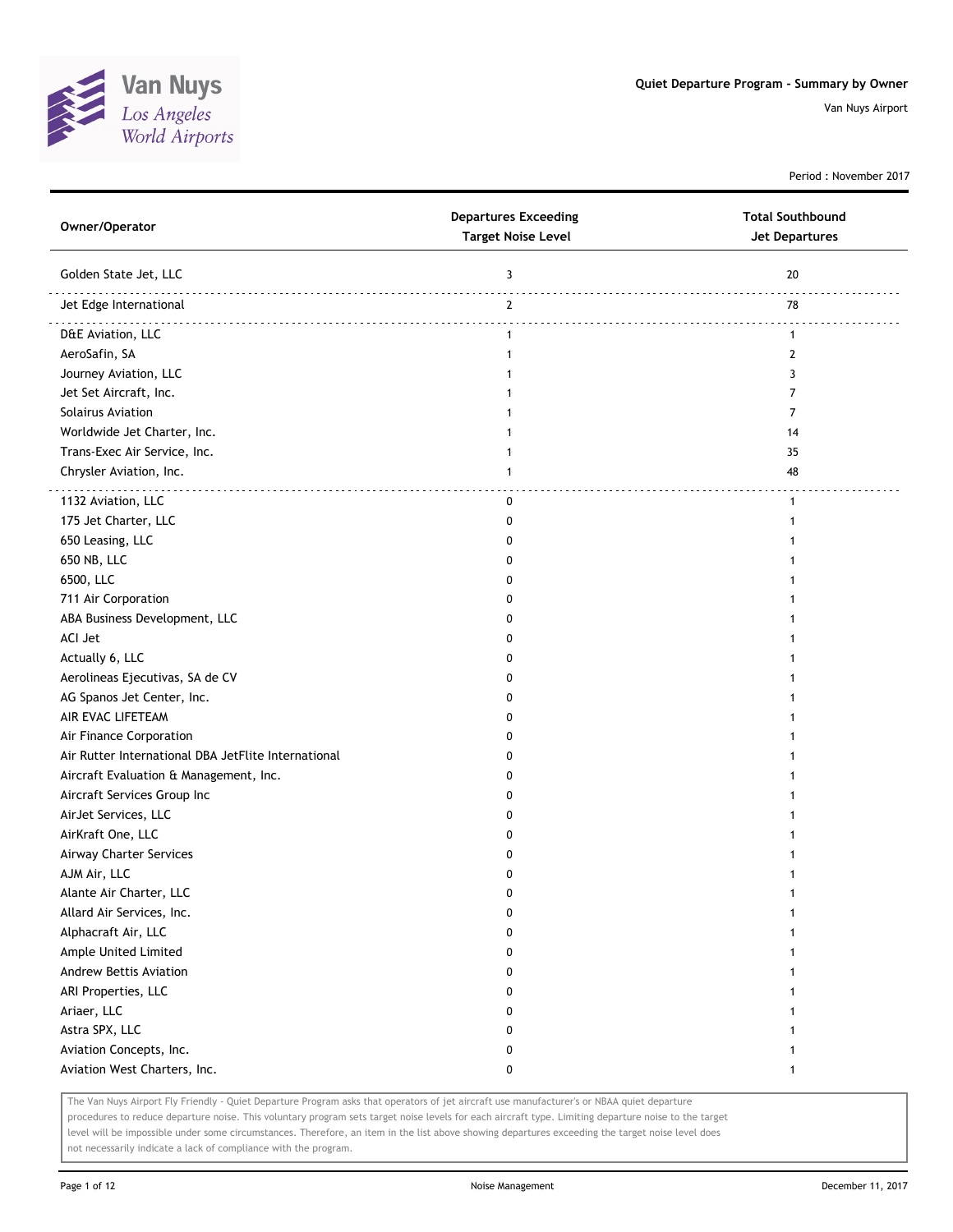

Period : November 2017

| Owner/Operator                           | <b>Departures Exceeding</b><br><b>Target Noise Level</b> | <b>Total Southbound</b><br><b>Jet Departures</b> |
|------------------------------------------|----------------------------------------------------------|--------------------------------------------------|
| Awaiting Documentation                   | 0                                                        |                                                  |
| Baker Aviation, LLC                      | 0                                                        |                                                  |
| <b>BAM Aviation, LLC</b>                 | 0                                                        |                                                  |
| Banc of America Leasing & Capital, LLC   | 0                                                        |                                                  |
| Bank of America Leasing                  | 0                                                        |                                                  |
| Bank of America, N.A.                    | 0                                                        |                                                  |
| <b>Bank of Utah</b>                      | 0                                                        |                                                  |
| Bear Air, LLC                            | 0                                                        |                                                  |
| Beeson, John S.                          | 0                                                        |                                                  |
| BEPCO Oregon Holdings, LLC               | 0                                                        |                                                  |
| Berge Air, LLC                           | 0                                                        |                                                  |
| BH Aviation, Ltd.                        | 0                                                        |                                                  |
| Bindley Aviation, LLC.                   | 0                                                        |                                                  |
| <b>BMW Flugdienst</b>                    | 0                                                        |                                                  |
| <b>BOCEK JAMES K</b>                     | 0                                                        |                                                  |
| BOMBARDIER BUSINESS JET SOLUTIONS Inc.   | 0                                                        |                                                  |
| Bravo Transportation, Inc.               | 0                                                        |                                                  |
| BSLCC-III, LLC                           | 0                                                        |                                                  |
| Business Jet Managers, Inc.              | 0                                                        |                                                  |
| C.C. Calzone, LLC                        | 0                                                        |                                                  |
| Caesars Entertainment Operating Co., Inc | 0                                                        |                                                  |
| California Pizza Kitchen, Inc.           | 0                                                        |                                                  |
| Cancelliere, John                        | 0                                                        |                                                  |
| Canyon Partners, LLC                     | 0                                                        |                                                  |
| <b>Carrousel Farms</b>                   | 0                                                        |                                                  |
| Carter's Shooting Center, Inc.           | 0                                                        |                                                  |
| Caymus Vineyards                         | 0                                                        |                                                  |
| Centaero Aviation                        | 0                                                        |                                                  |
| Cessna Aircraft Company                  | 0                                                        |                                                  |
| Cindago, LLC                             | 0                                                        |                                                  |
| Cirrus GAS 4, LLC                        | 0                                                        |                                                  |
| Civic Center Corporation                 | 0                                                        |                                                  |
| Clark, Jeff Ray                          | 0                                                        |                                                  |
| Cloud Nine Aviation, LLC                 | 0                                                        |                                                  |
| Club Air Inc.                            | 0                                                        |                                                  |
| <b>CM Holdings</b>                       | 0                                                        |                                                  |
| CMC Aviaiton Holdings, LLC               | 0                                                        |                                                  |
| Concord Hospitality Enterprises Company  | 0                                                        |                                                  |
| Coral One, LLC                           | 0                                                        |                                                  |
| Corporate Fleet Services, LLC            | 0                                                        |                                                  |
| Crestmont 65, LLC                        | 0                                                        | 1                                                |

The Van Nuys Airport Fly Friendly - Quiet Departure Program asks that operators of jet aircraft use manufacturer's or NBAA quiet departure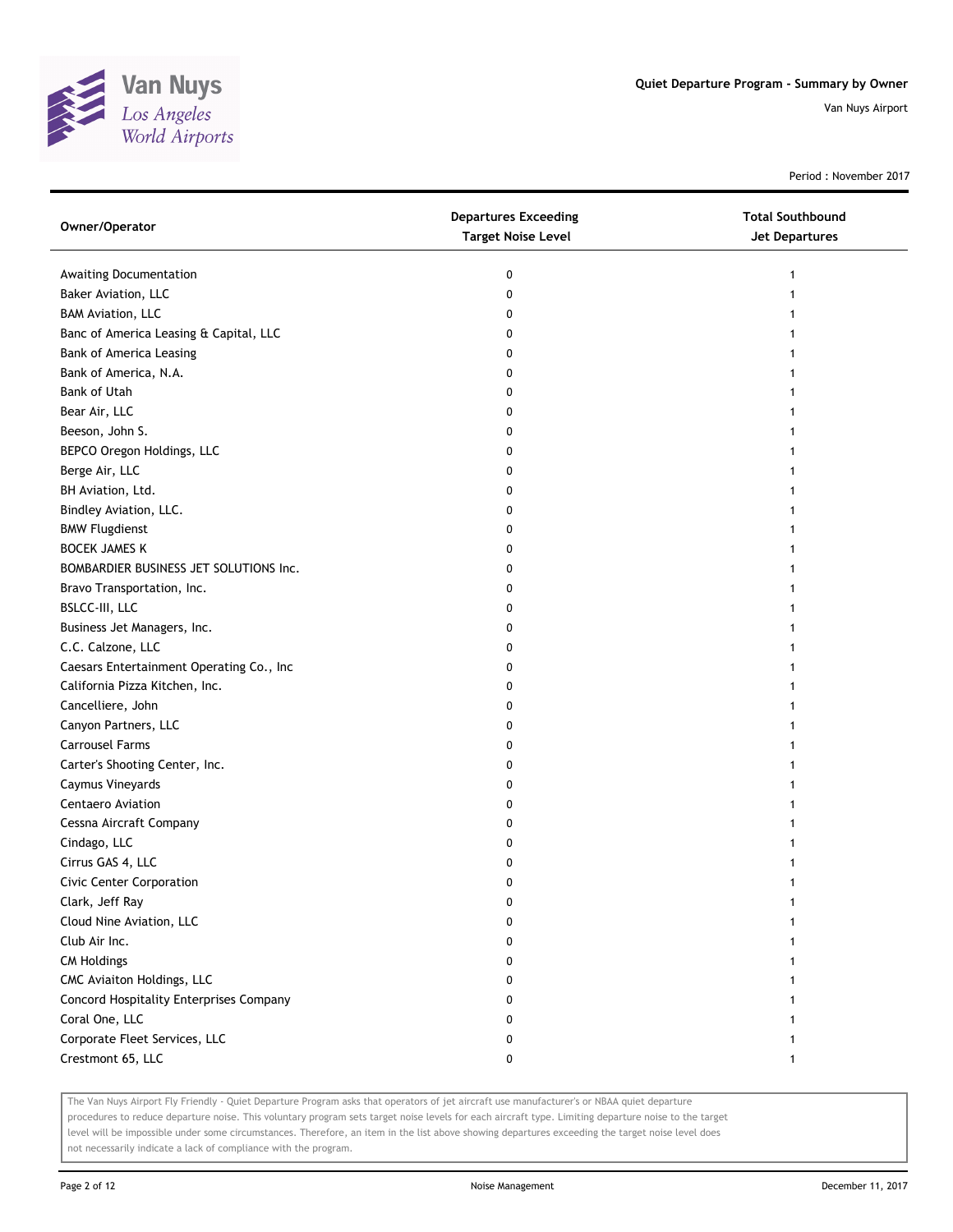

Period : November 2017

| Owner/Operator                             | <b>Departures Exceeding</b><br><b>Target Noise Level</b> | <b>Total Southbound</b><br><b>Jet Departures</b> |
|--------------------------------------------|----------------------------------------------------------|--------------------------------------------------|
| Cyberdyne Aviation LLC                     | 0                                                        | 1                                                |
| Daniel Calugar                             | 0                                                        |                                                  |
| DC Aviation Al Futtaim LLC                 | 0                                                        |                                                  |
| DCI Consultants, LLC                       | 0                                                        |                                                  |
| DeBartolo Property Group Flight Department | 0                                                        |                                                  |
| DEL Management Company, LLC                | 0                                                        |                                                  |
| Delta Air Lines                            | 0                                                        |                                                  |
| DSS214, LLC                                | 0                                                        |                                                  |
| Dumont Aircraft Sales, LLC                 | 0                                                        | 1                                                |
| Dumont Aircraft, LLC                       | 0                                                        |                                                  |
| EAL Leasing, Inc.                          | 0                                                        |                                                  |
| <b>East Holdings Limited</b>               | 0                                                        |                                                  |
| Echo Leasing, LLC                          | 0                                                        |                                                  |
| Egret Management, LLC                      | 0                                                        |                                                  |
| El Paso Oil, Ltd.                          | 0                                                        |                                                  |
| Elite Air, Inc.                            | 0                                                        |                                                  |
| Elliott Aviation Flight Services, Inc.     | 0                                                        | 1                                                |
| Encore Flight School                       | 0                                                        |                                                  |
| Esperer Holdings, Inc.                     | 0                                                        | 1                                                |
| Everair, LLC                               | 0                                                        |                                                  |
| <b>Executive Aviation Corporation</b>      | 0                                                        |                                                  |
| Executive Beechcraft Charters, Inc.        | 0                                                        |                                                  |
| Executive Flight Services, Inc.            | 0                                                        |                                                  |
| Fair Wind Air Charter                      | 0                                                        | 1                                                |
| Fairmont Aviation, LLC                     | 0                                                        |                                                  |
| Farsight Technologies, Inc.                | 0                                                        | 1                                                |
| FBO Professionals Group, Inc.              | 0                                                        | 1                                                |
| FKM Enterprises, LLC                       | 0                                                        |                                                  |
| Fleischhacker, John J.                     | 0                                                        | 1                                                |
| Flightworks, Inc.                          | 0                                                        |                                                  |
| FlyMex                                     | 0                                                        |                                                  |
| Fort Stephenson Air, LLC                   | 0                                                        |                                                  |
| <b>Gama Aviation</b>                       | 0                                                        |                                                  |
| Gama Aviation, Inc.                        | 0                                                        |                                                  |
| Gama Charters, Inc.                        | 0                                                        |                                                  |
| Gamel Howe Andros Aviation, LLC            | 0                                                        |                                                  |
| Garrett Thornburg Revocable Trust          | 0                                                        |                                                  |
| GauDreault, Guy                            | 0                                                        |                                                  |
| Glass Aviation, Inc.                       | 0                                                        |                                                  |
| Glenbrook III, LLC                         | 0                                                        |                                                  |
| Global Air Charters, Inc.                  | 0                                                        | 1                                                |

The Van Nuys Airport Fly Friendly - Quiet Departure Program asks that operators of jet aircraft use manufacturer's or NBAA quiet departure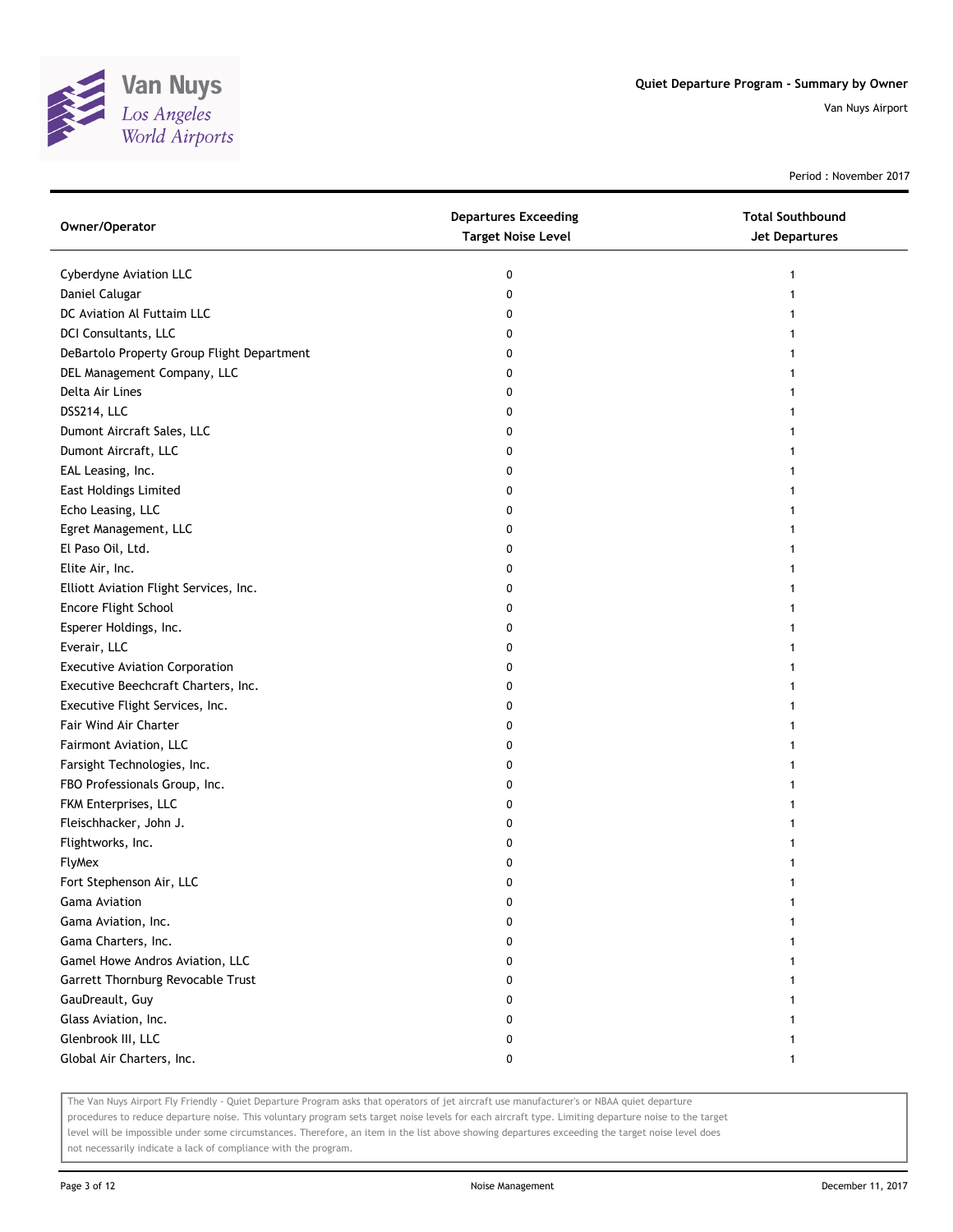

Period : November 2017

| Global Flight, Inc.<br>0<br>1<br>Global Next Generation, LLC<br>0<br>Goodman Properties, Inc.<br>0<br>1<br><b>Grossman Company Properties</b><br>0<br>Gulf Coast Aviation, Inc.<br>0<br>Guthy-Renker Aviation, LLC<br>0<br>H & O Aviation, LLC<br>0<br>Hamilton Aviation, Inc.<br>0<br>Hawaiian Airlines<br>0<br>Hawker Acquisition, LLC<br>0<br>Hawker RC7 LLC<br>0<br>Henry Air, LLC<br>0<br>Hill Air Company, Ltd<br>0<br>1<br>Horizon Group, Inc.<br>0<br><b>HUM-AIR LLC</b><br>0<br>Hum-Air Too, LLC<br>0<br>Hy-Vee, Inc.<br>0<br>I.M.P. Group, Limited<br>0<br>INTER AIR LEASING LLC<br>0<br>Jet Asset Solutions, LLC<br>0<br>Jet Aviation Flight Services, Inc.<br>0<br>Jet Aviation/Van Nuys<br>0<br>Jet Dynamics, LLC<br>0<br>1<br>Jet Engine Technology Corporation<br>0<br>1<br>Jet Greene, LLC<br>0<br>Jet Source Charter, Inc.<br>0<br>Jetran, LLC<br>0<br>JetSelect Aviation, LLC<br>0<br>Joe Gibbs Racing<br>0<br>KAL, LLC<br>0<br>Kalitta Charters, LLC<br>0<br>Ke' OMele Flight Company, LLC<br>0<br>Key Air, LLC<br>0<br>$\mathbf{1}$<br>Key, Charles B.<br>0<br>1 |
|--------------------------------------------------------------------------------------------------------------------------------------------------------------------------------------------------------------------------------------------------------------------------------------------------------------------------------------------------------------------------------------------------------------------------------------------------------------------------------------------------------------------------------------------------------------------------------------------------------------------------------------------------------------------------------------------------------------------------------------------------------------------------------------------------------------------------------------------------------------------------------------------------------------------------------------------------------------------------------------------------------------------------------------------------------------------------------------|
|                                                                                                                                                                                                                                                                                                                                                                                                                                                                                                                                                                                                                                                                                                                                                                                                                                                                                                                                                                                                                                                                                      |
|                                                                                                                                                                                                                                                                                                                                                                                                                                                                                                                                                                                                                                                                                                                                                                                                                                                                                                                                                                                                                                                                                      |
|                                                                                                                                                                                                                                                                                                                                                                                                                                                                                                                                                                                                                                                                                                                                                                                                                                                                                                                                                                                                                                                                                      |
|                                                                                                                                                                                                                                                                                                                                                                                                                                                                                                                                                                                                                                                                                                                                                                                                                                                                                                                                                                                                                                                                                      |
|                                                                                                                                                                                                                                                                                                                                                                                                                                                                                                                                                                                                                                                                                                                                                                                                                                                                                                                                                                                                                                                                                      |
|                                                                                                                                                                                                                                                                                                                                                                                                                                                                                                                                                                                                                                                                                                                                                                                                                                                                                                                                                                                                                                                                                      |
|                                                                                                                                                                                                                                                                                                                                                                                                                                                                                                                                                                                                                                                                                                                                                                                                                                                                                                                                                                                                                                                                                      |
|                                                                                                                                                                                                                                                                                                                                                                                                                                                                                                                                                                                                                                                                                                                                                                                                                                                                                                                                                                                                                                                                                      |
|                                                                                                                                                                                                                                                                                                                                                                                                                                                                                                                                                                                                                                                                                                                                                                                                                                                                                                                                                                                                                                                                                      |
|                                                                                                                                                                                                                                                                                                                                                                                                                                                                                                                                                                                                                                                                                                                                                                                                                                                                                                                                                                                                                                                                                      |
|                                                                                                                                                                                                                                                                                                                                                                                                                                                                                                                                                                                                                                                                                                                                                                                                                                                                                                                                                                                                                                                                                      |
|                                                                                                                                                                                                                                                                                                                                                                                                                                                                                                                                                                                                                                                                                                                                                                                                                                                                                                                                                                                                                                                                                      |
|                                                                                                                                                                                                                                                                                                                                                                                                                                                                                                                                                                                                                                                                                                                                                                                                                                                                                                                                                                                                                                                                                      |
|                                                                                                                                                                                                                                                                                                                                                                                                                                                                                                                                                                                                                                                                                                                                                                                                                                                                                                                                                                                                                                                                                      |
|                                                                                                                                                                                                                                                                                                                                                                                                                                                                                                                                                                                                                                                                                                                                                                                                                                                                                                                                                                                                                                                                                      |
|                                                                                                                                                                                                                                                                                                                                                                                                                                                                                                                                                                                                                                                                                                                                                                                                                                                                                                                                                                                                                                                                                      |
|                                                                                                                                                                                                                                                                                                                                                                                                                                                                                                                                                                                                                                                                                                                                                                                                                                                                                                                                                                                                                                                                                      |
|                                                                                                                                                                                                                                                                                                                                                                                                                                                                                                                                                                                                                                                                                                                                                                                                                                                                                                                                                                                                                                                                                      |
|                                                                                                                                                                                                                                                                                                                                                                                                                                                                                                                                                                                                                                                                                                                                                                                                                                                                                                                                                                                                                                                                                      |
|                                                                                                                                                                                                                                                                                                                                                                                                                                                                                                                                                                                                                                                                                                                                                                                                                                                                                                                                                                                                                                                                                      |
|                                                                                                                                                                                                                                                                                                                                                                                                                                                                                                                                                                                                                                                                                                                                                                                                                                                                                                                                                                                                                                                                                      |
|                                                                                                                                                                                                                                                                                                                                                                                                                                                                                                                                                                                                                                                                                                                                                                                                                                                                                                                                                                                                                                                                                      |
|                                                                                                                                                                                                                                                                                                                                                                                                                                                                                                                                                                                                                                                                                                                                                                                                                                                                                                                                                                                                                                                                                      |
|                                                                                                                                                                                                                                                                                                                                                                                                                                                                                                                                                                                                                                                                                                                                                                                                                                                                                                                                                                                                                                                                                      |
|                                                                                                                                                                                                                                                                                                                                                                                                                                                                                                                                                                                                                                                                                                                                                                                                                                                                                                                                                                                                                                                                                      |
|                                                                                                                                                                                                                                                                                                                                                                                                                                                                                                                                                                                                                                                                                                                                                                                                                                                                                                                                                                                                                                                                                      |
|                                                                                                                                                                                                                                                                                                                                                                                                                                                                                                                                                                                                                                                                                                                                                                                                                                                                                                                                                                                                                                                                                      |
|                                                                                                                                                                                                                                                                                                                                                                                                                                                                                                                                                                                                                                                                                                                                                                                                                                                                                                                                                                                                                                                                                      |
|                                                                                                                                                                                                                                                                                                                                                                                                                                                                                                                                                                                                                                                                                                                                                                                                                                                                                                                                                                                                                                                                                      |
|                                                                                                                                                                                                                                                                                                                                                                                                                                                                                                                                                                                                                                                                                                                                                                                                                                                                                                                                                                                                                                                                                      |
|                                                                                                                                                                                                                                                                                                                                                                                                                                                                                                                                                                                                                                                                                                                                                                                                                                                                                                                                                                                                                                                                                      |
|                                                                                                                                                                                                                                                                                                                                                                                                                                                                                                                                                                                                                                                                                                                                                                                                                                                                                                                                                                                                                                                                                      |
|                                                                                                                                                                                                                                                                                                                                                                                                                                                                                                                                                                                                                                                                                                                                                                                                                                                                                                                                                                                                                                                                                      |
|                                                                                                                                                                                                                                                                                                                                                                                                                                                                                                                                                                                                                                                                                                                                                                                                                                                                                                                                                                                                                                                                                      |
| Kimbal Logistics, LLC<br>0                                                                                                                                                                                                                                                                                                                                                                                                                                                                                                                                                                                                                                                                                                                                                                                                                                                                                                                                                                                                                                                           |
| KJC Asset Management, LLC<br>0                                                                                                                                                                                                                                                                                                                                                                                                                                                                                                                                                                                                                                                                                                                                                                                                                                                                                                                                                                                                                                                       |
| Koloa Aviation, LLC<br>0                                                                                                                                                                                                                                                                                                                                                                                                                                                                                                                                                                                                                                                                                                                                                                                                                                                                                                                                                                                                                                                             |
| KTI, Inc.<br>0                                                                                                                                                                                                                                                                                                                                                                                                                                                                                                                                                                                                                                                                                                                                                                                                                                                                                                                                                                                                                                                                       |
| KW Flight, LLC<br>0                                                                                                                                                                                                                                                                                                                                                                                                                                                                                                                                                                                                                                                                                                                                                                                                                                                                                                                                                                                                                                                                  |
| La Muse Partners, LLC<br>0                                                                                                                                                                                                                                                                                                                                                                                                                                                                                                                                                                                                                                                                                                                                                                                                                                                                                                                                                                                                                                                           |
| Latitude Air Ambulance<br>0<br>1                                                                                                                                                                                                                                                                                                                                                                                                                                                                                                                                                                                                                                                                                                                                                                                                                                                                                                                                                                                                                                                     |

The Van Nuys Airport Fly Friendly - Quiet Departure Program asks that operators of jet aircraft use manufacturer's or NBAA quiet departure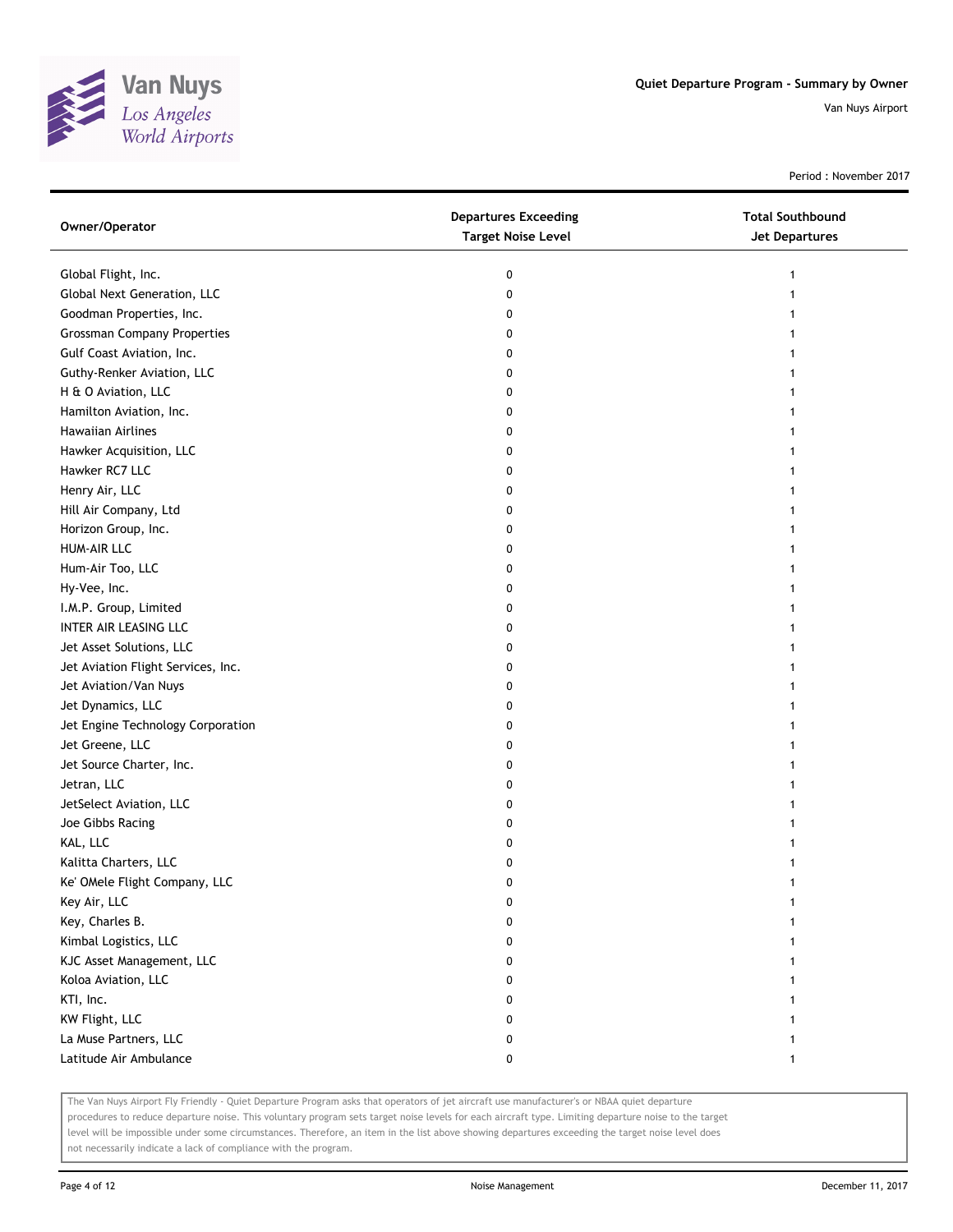

Period : November 2017

| Owner/Operator                              | <b>Departures Exceeding</b><br><b>Target Noise Level</b> | <b>Total Southbound</b><br><b>Jet Departures</b> |
|---------------------------------------------|----------------------------------------------------------|--------------------------------------------------|
| Learjet Inc.                                | 0                                                        | 1                                                |
| London Air Services Limited                 | 0                                                        |                                                  |
| LOYD HOUSE AVIATION LLC                     | 0                                                        |                                                  |
| Lozier Corporation                          | 0                                                        |                                                  |
| LS Air, LLC                                 | 0                                                        |                                                  |
| MAC Aircraft Sales, LLC                     | 0                                                        |                                                  |
| Mannco, LLC                                 | 0                                                        |                                                  |
| <b>Masco Corporation</b>                    | 0                                                        |                                                  |
| MED FLIGHT AIR AMBULANCE INC                | 0                                                        |                                                  |
| Media Consulting Services, LLC              | 0                                                        |                                                  |
| Memley Aviation                             | 0                                                        |                                                  |
| Michael Dorn                                | 0                                                        |                                                  |
| Midland Financial Company Flight Department | 0                                                        | 1                                                |
| Mike Post Productions, Inc.                 | 0                                                        | 1                                                |
| Milloaks, LLC                               | 0                                                        | 1                                                |
| MLW LaPaloma, Inc.                          | 0                                                        |                                                  |
| Moelis & Company Manager, LLC               | 0                                                        |                                                  |
| Morningstar Air Express, Inc.               | 0                                                        |                                                  |
| Moser Aviation, LLC                         | 0                                                        |                                                  |
| MTS Leasing, LLC                            | 0                                                        |                                                  |
| Mueller Industries, Inc.                    | 0                                                        |                                                  |
| N36MU, LLC                                  | 0                                                        |                                                  |
| N907DF, LLC                                 | 0                                                        |                                                  |
| National Education Loan Network, Inc.       | 0                                                        |                                                  |
| NELSON AVIATION SERVICES LLC                | 0                                                        | 1                                                |
| NETJETS SALES INC                           | 0                                                        |                                                  |
| NetJets, Inc                                | 0                                                        |                                                  |
| Niznick Enterprises, Inc.                   | 0                                                        |                                                  |
| Norman Aircraft Leasing, Inc.               | 0                                                        |                                                  |
| Northern Illinois Flight Center             | 0                                                        |                                                  |
| Omega Air Corp                              | 0                                                        |                                                  |
| <b>Opus Aeronautics</b>                     | 0                                                        |                                                  |
| Outfitter Aviation, LLC                     | 0                                                        | 1                                                |
| Pacific Aviation Aircraft Management        | 0                                                        |                                                  |
| Pacific Coast Jet, LLC                      | 0                                                        |                                                  |
| Padal Inc.                                  | 0                                                        |                                                  |
| PALM HILL EQUIPMENT LLC                     | 0                                                        |                                                  |
| Patrick A. McCall                           | 0                                                        |                                                  |
| PBG BUILDERS INC                            | 0                                                        |                                                  |
| PERFORMANCE CONTRACTORS INC                 | 0                                                        |                                                  |
| PINEAPPLE AIR Ltd                           | 0                                                        | 1                                                |

The Van Nuys Airport Fly Friendly - Quiet Departure Program asks that operators of jet aircraft use manufacturer's or NBAA quiet departure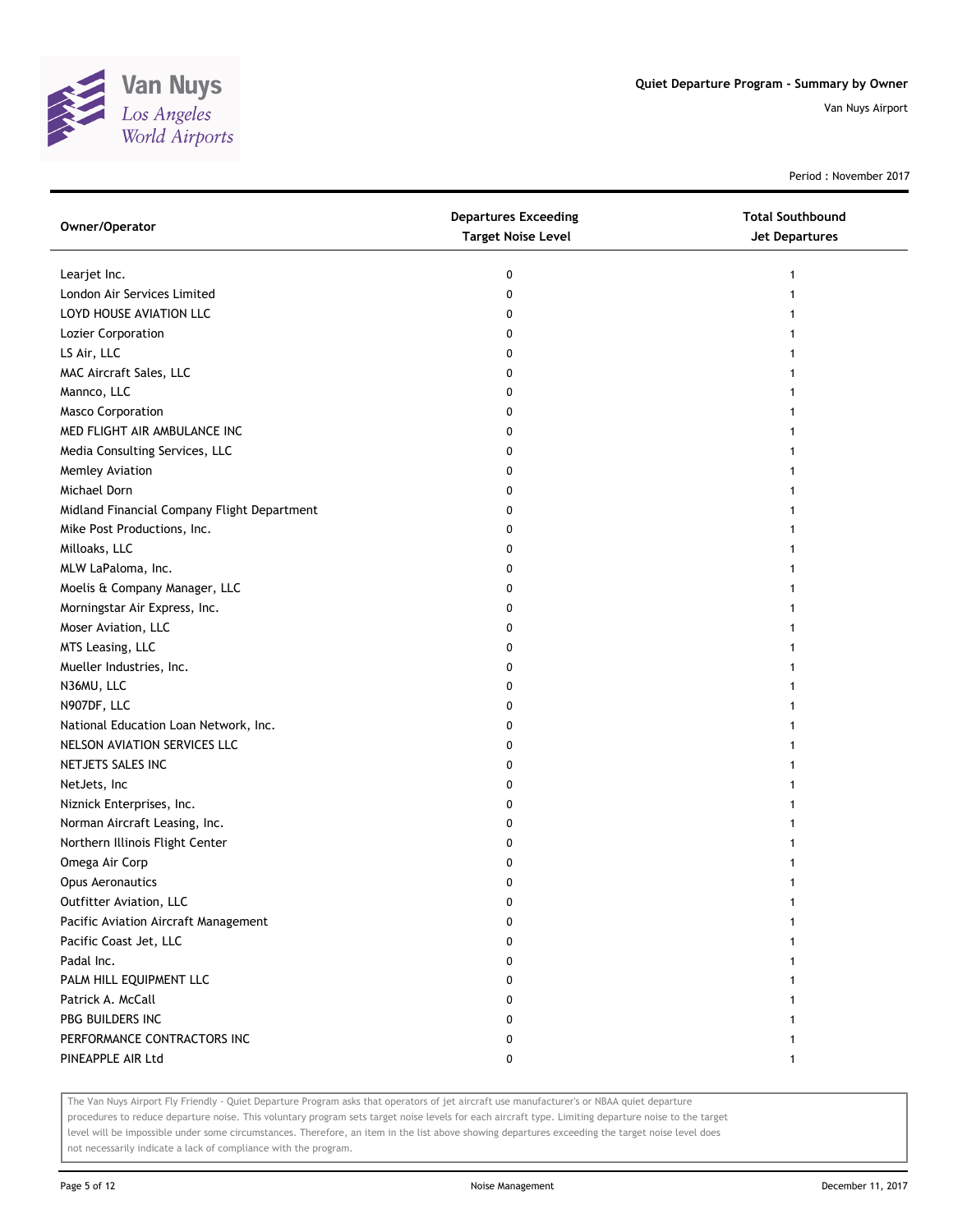

Period : November 2017

| Owner/Operator                       | <b>Departures Exceeding</b><br><b>Target Noise Level</b> | <b>Total Southbound</b><br><b>Jet Departures</b> |
|--------------------------------------|----------------------------------------------------------|--------------------------------------------------|
| Platinum Equity, LLC                 | 0                                                        | 1                                                |
| Premier Jets, Inc.                   | 0                                                        |                                                  |
| Professional Jet, Inc.               | 0                                                        |                                                  |
| Projets, Inc.                        | 0                                                        |                                                  |
| PWCM Charter, LLC                    | 0                                                        |                                                  |
| <b>Qatar Executive</b>               | 0                                                        |                                                  |
| QMC Aviation, LLC                    | 0                                                        |                                                  |
| Quart 2C, LLC                        | 0                                                        |                                                  |
| R.O.P. Aviation, Inc.                | 0                                                        |                                                  |
| RA Management Services, LLC          | 0                                                        |                                                  |
| RAIR Air, LLC                        | 0                                                        |                                                  |
| Raspberry Consulting, LLC            | 0                                                        |                                                  |
| Red Hawk Properties, LLC             | 0                                                        |                                                  |
| Red Light Management                 | 0                                                        |                                                  |
| Reno Flying Service, Inc.            | 0                                                        |                                                  |
| RG Aviation, LLC                     | 0                                                        |                                                  |
| RJH Management LLC                   | 0                                                        |                                                  |
| Rockwell Riverbend Properties, LLC   | 0                                                        |                                                  |
| Rooney Holdings, Inc.                | 0                                                        |                                                  |
| S.K. Aviation, LLC                   | 0                                                        |                                                  |
| Sands Aviation, LLC                  | 0                                                        |                                                  |
| Schmidt, Eric E.                     | 0                                                        |                                                  |
| Scottsdale Hangar One, LLC           | 0                                                        |                                                  |
| Select Management Resources, LLC     | 0                                                        |                                                  |
| Select Medical Flight Department     | 0                                                        |                                                  |
| Seminole, LLC                        | 0                                                        | 1                                                |
| SHANNON ARTHUR R                     | 0                                                        | 1                                                |
| Shepherd Aircraft Holdings LLC       | 0                                                        |                                                  |
| SK Aviation Partners, LLC            | 0                                                        |                                                  |
| Skyline Aviation II, LLC             | 0                                                        |                                                  |
| SMW Aviation, Inc.                   | 0                                                        |                                                  |
| Sony Aviation, Inc.                  | 0                                                        |                                                  |
| Southern Skies, Inc.                 | 0                                                        |                                                  |
| SPITFIRE VENTURES LLC                | 0                                                        |                                                  |
| Stephens Institute                   | o                                                        |                                                  |
| Sterling Aviation, Inc.              | 0                                                        |                                                  |
| Stewart, Walter H.                   | 0                                                        |                                                  |
| Tas Air, LLC                         | 0                                                        |                                                  |
| Taughannock Aviation Corporation     | 0                                                        |                                                  |
| <b>Textron Financial Corporation</b> | 0                                                        |                                                  |
| TFG Leasing, LLC                     | 0                                                        | 1                                                |

The Van Nuys Airport Fly Friendly - Quiet Departure Program asks that operators of jet aircraft use manufacturer's or NBAA quiet departure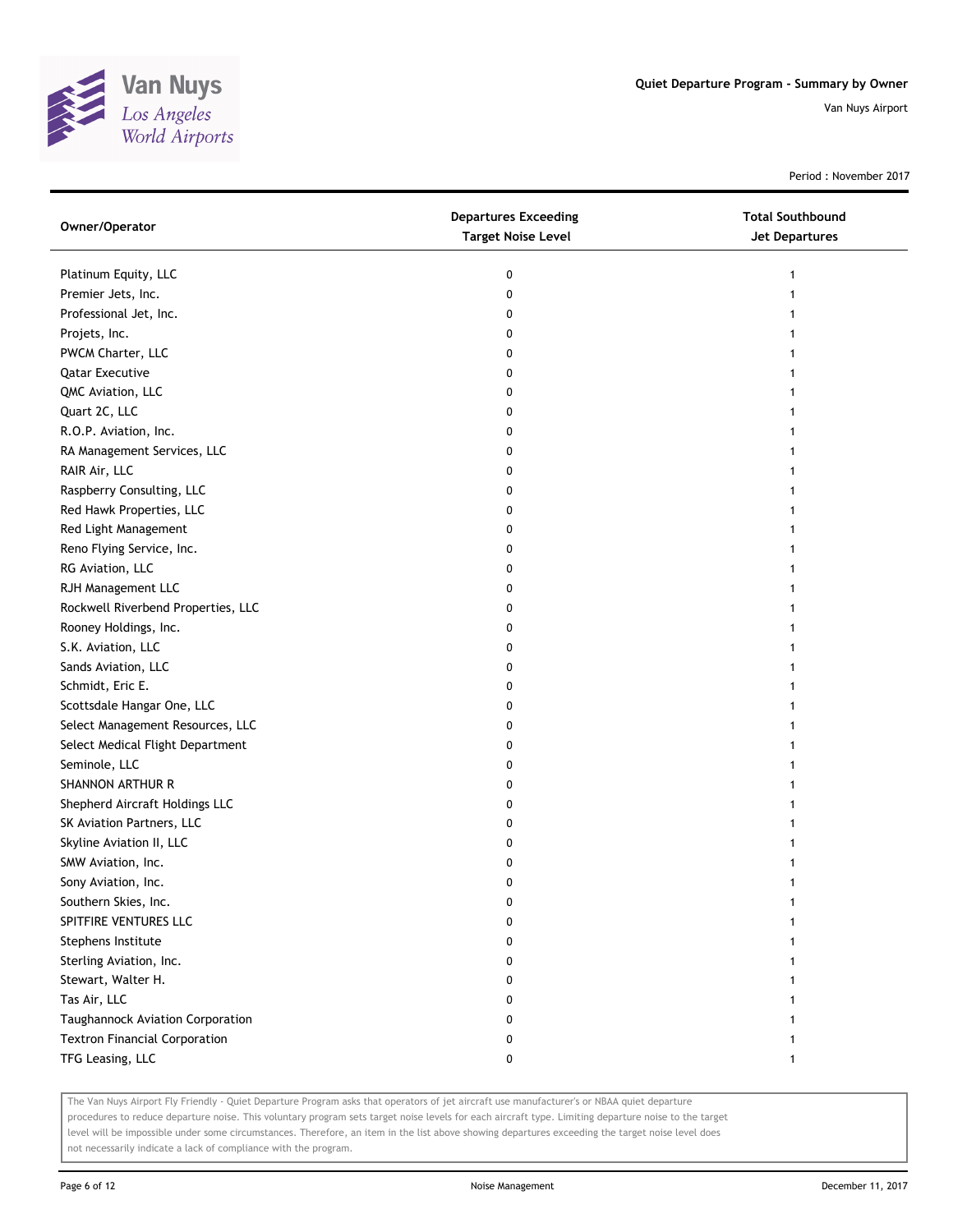

Period : November 2017

| Owner/Operator                        | <b>Departures Exceeding</b><br><b>Target Noise Level</b> | <b>Total Southbound</b><br><b>Jet Departures</b> |
|---------------------------------------|----------------------------------------------------------|--------------------------------------------------|
| <b>TFT Aviation</b>                   | 0                                                        | $\mathbf{1}$                                     |
| The Heavener Company Leasing, LLC     | 0                                                        | 1                                                |
| The Huntington National Bank          | 0                                                        | 1                                                |
| The Palmer Team, Inc.                 | 0                                                        | 1                                                |
| The Whitewind Company                 | 0                                                        | 1                                                |
| Thies, Hans J.                        | 0                                                        | 1                                                |
| Three Diamond Flyers, LLC             | 0                                                        | 1                                                |
| Threshold Technologies, Inc.          | 0                                                        | 1                                                |
| Thunderhill Aviation, LLC             | 0                                                        | 1                                                |
| Tristen Aviation Group, LLC           | 0                                                        | 1                                                |
| TTX Holdings, LLC                     | 0                                                        | 1                                                |
| Tudor Investment Corporation          | 0                                                        | 1                                                |
| TVPX ARS, Inc.                        | 0                                                        | 1                                                |
| Ultra-Lux Jets, Inc.                  | 0                                                        | 1                                                |
| Unijet                                | 0                                                        | 1                                                |
| Unknown                               | 0                                                        | 1                                                |
| Valmont Industries, Inc.              | 0                                                        | 1                                                |
| Valor Aviation, LLC                   | 0                                                        | 1                                                |
| Velox Aircraft, LLC                   | 0                                                        | 1                                                |
| Wal-Mar Stores, Inc.                  | 0                                                        | 1                                                |
| Wal-Mart Stores Inc                   | 0                                                        | 1                                                |
| WELLS FARGO BANK NORTHWEST NA TRUSTEE | 0                                                        | 1                                                |
| WG Aviation II, LLC                   | 0                                                        | 1                                                |
| White Bay Management USVI, LLC        | 0                                                        | 1                                                |
| Wilmington Trust Company              | 0                                                        | 1                                                |
| <b>Wilshire Associates</b>            | 0                                                        | 1                                                |
| Xerox Corporation                     | 0                                                        | 1                                                |
| Yuntian 2 Leasing Company, Ltd.       | 0                                                        | $\mathbf{1}$                                     |
| 1st Avenue TJC, LLC                   | 0                                                        | 2                                                |
| Airbar, LLC                           | 0                                                        | 2                                                |
| Ambrose Corporation                   | 0                                                        | 2                                                |
| Avalon Capital Group, LLC             | 0                                                        | 2                                                |
| Aviation Consultants, Inc.            | 0                                                        | 2                                                |
| Aviation Leasing Group, Inc.          | 0                                                        | 2                                                |
| B & G Leasing, LLC                    | 0                                                        | $\overline{2}$                                   |
| <b>BANK OF UTAH TRUSTEE</b>           | 0                                                        | $\overline{2}$                                   |
| <b>Bluelink Jets AB</b>               | 0                                                        | $\overline{2}$                                   |
| C&B, LLC                              | 0                                                        | $\overline{2}$                                   |
| Calvin Klein Studio, LLC              | 0                                                        | $\mathbf{2}$                                     |
| Central Missouri Aviation, Inc        | 0                                                        | $\mathbf{2}$                                     |
| Clear Channel Communication, Inc.     | 0                                                        | $\mathbf{2}$                                     |

The Van Nuys Airport Fly Friendly - Quiet Departure Program asks that operators of jet aircraft use manufacturer's or NBAA quiet departure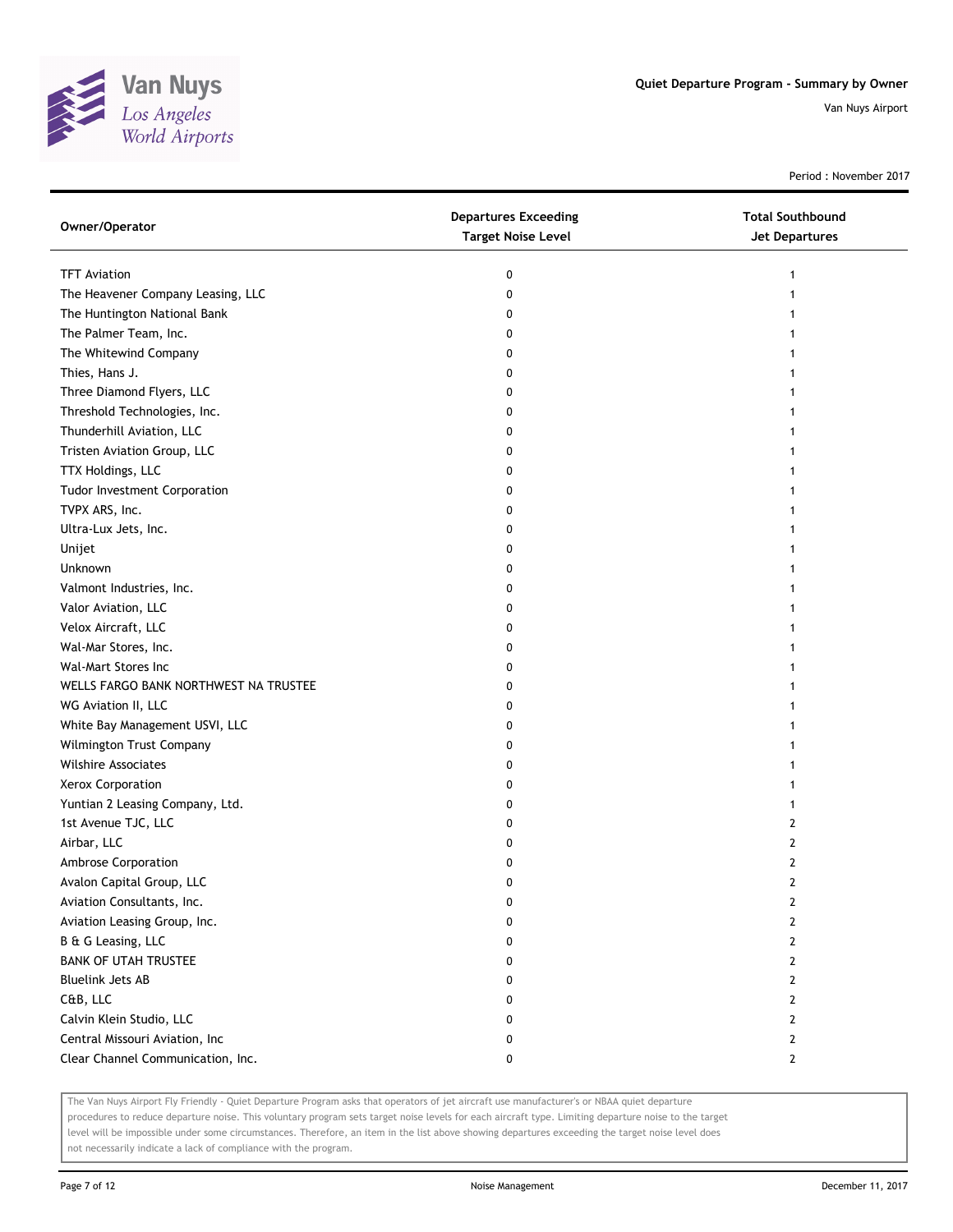

Period : November 2017

| Owner/Operator                       | <b>Departures Exceeding</b><br><b>Target Noise Level</b> | <b>Total Southbound</b><br><b>Jet Departures</b> |
|--------------------------------------|----------------------------------------------------------|--------------------------------------------------|
| Club Jet                             | 0                                                        | 2                                                |
| CTP Aviation, LLC                    | 0                                                        | $\overline{2}$                                   |
| Culbertson Aviation, LLC             | 0                                                        | $\overline{2}$                                   |
| Dole Foods Flight Operations, Inc.   | 0                                                        | $\mathbf{2}$                                     |
| DSEA Investments, LLC                | 0                                                        | $\overline{2}$                                   |
| Earth Star, Inc.                     | 0                                                        | $\mathbf{2}$                                     |
| Flexjets                             | 0                                                        | 2                                                |
| Fly Eagle, LLC                       | 0                                                        | $\overline{2}$                                   |
| General Electric Capital Corporation | 0                                                        | $\mathbf{2}$                                     |
| Grancor Aviation Inc.                | 0                                                        | $\overline{2}$                                   |
| <b>Guthy-Renker Corporation</b>      | 0                                                        | $\mathbf{2}$                                     |
| Hy-Fly, LLC                          | 0                                                        | $\mathbf{2}$                                     |
| IAC/InterActive Corporation          | 0                                                        | $\mathbf{2}$                                     |
| Irongate Air, LLC                    | 0                                                        | $\mathbf{2}$                                     |
| JS CJ3, LLC                          | 0                                                        | $\overline{2}$                                   |
| <b>KACALP Flight Operations</b>      | 0                                                        | $\mathbf{2}$                                     |
| Kirra A/C Leasing Partnership No. 1  | 0                                                        | 2                                                |
| KW770, LLC                           | 0                                                        | 2                                                |
| <b>Landmark Aviation</b>             | 0                                                        | 2                                                |
| Mach One Air Charters, Inc.          | 0                                                        | $\mathbf{2}$                                     |
| Mendota Aircraft Management, LLC     | 0                                                        | 2                                                |
| Merle Norman Cosmetics, Inc.         | 0                                                        | 2                                                |
| Midland Financial Company            | 0                                                        | 2                                                |
| Mirage Resorts, Inc.                 | 0                                                        | 2                                                |
| NantWorks, LLC                       | 0                                                        | 2                                                |
| Nextant Aircraft, LLC                | 0                                                        | $\overline{2}$                                   |
| Nike, Inc.                           | 0                                                        | 2                                                |
| Pacific Aviation Aircraft Management | 0                                                        | 2                                                |
| Pacific Connection, Inc.             | 0                                                        | $\overline{2}$                                   |
| Perfect Agreements Leasing, Inc.     | 0                                                        | $\mathbf{2}$                                     |
| PMC Global, Inc.                     | 0                                                        | 2                                                |
| QS Partners, LLC                     | 0                                                        | $\overline{2}$                                   |
| Rainier Aviation, Inc.               | 0                                                        | 2                                                |
| RB Aircraft Leasing, LLC             | 0                                                        | 2                                                |
| RB Aviation, LLC                     | 0                                                        | $\mathbf{2}$                                     |
| RBRR, Inc.                           | 0                                                        | $\mathbf{2}$                                     |
| Red, White, & Blue Pictures, Inc.    | 0                                                        | $\mathbf{2}$                                     |
| Red.com                              | 0                                                        | $\mathbf{2}$                                     |
| Resorts World Aviation, LLC          | 0                                                        | $\mathbf{2}$                                     |
| ROUNDBALL LLC                        | 0                                                        | $\mathbf{2}$                                     |
| Santa Barbara Aviation, Inc.         | 0                                                        | $\mathbf{2}$                                     |
|                                      |                                                          |                                                  |

The Van Nuys Airport Fly Friendly - Quiet Departure Program asks that operators of jet aircraft use manufacturer's or NBAA quiet departure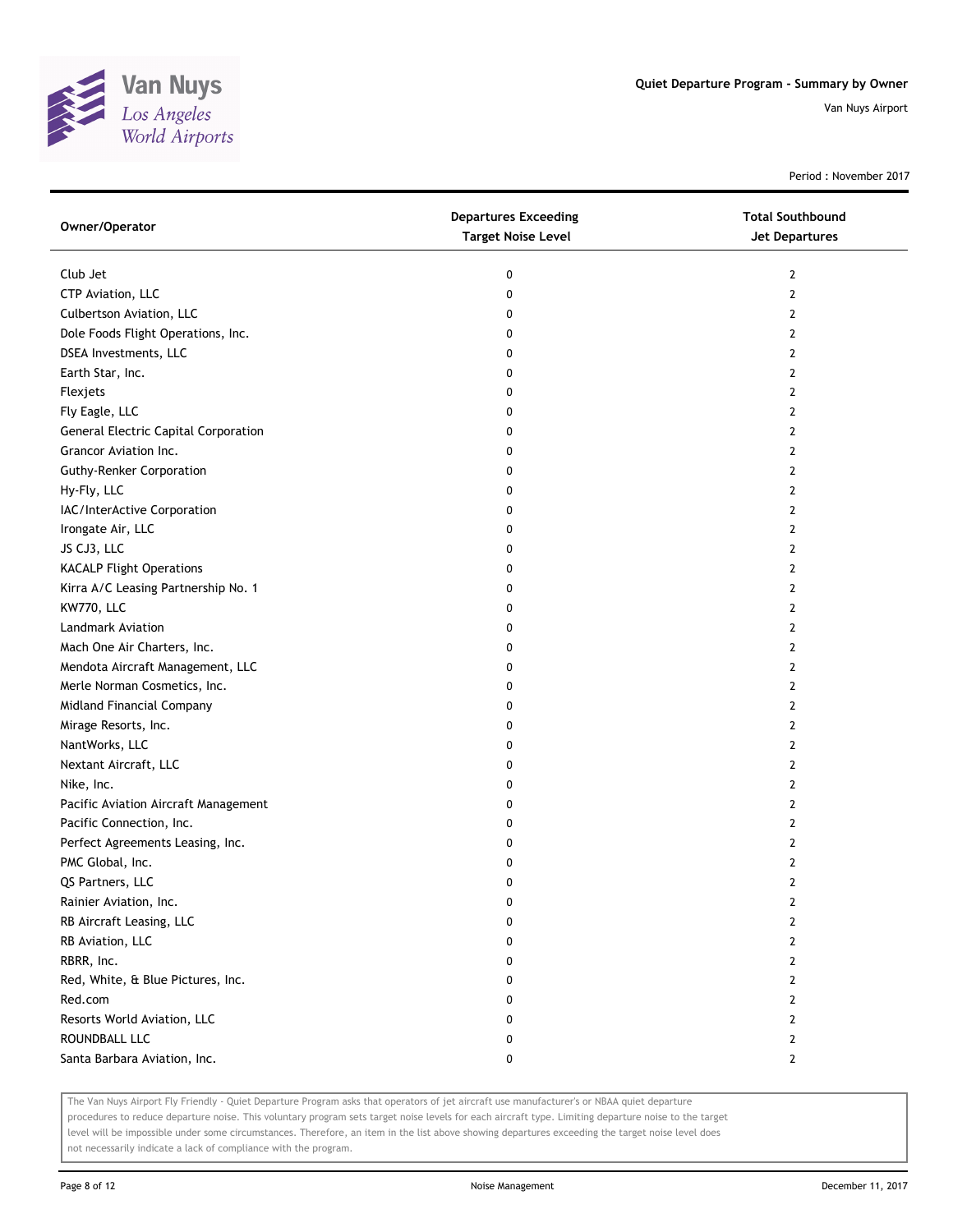

Period : November 2017

| Owner/Operator                          | <b>Departures Exceeding</b><br><b>Target Noise Level</b> | <b>Total Southbound</b><br><b>Jet Departures</b> |
|-----------------------------------------|----------------------------------------------------------|--------------------------------------------------|
| Skybird Aviation                        | 0                                                        | $\mathbf{2}$                                     |
| SLFJR Holdings, LLC                     | 0                                                        | 2                                                |
| South Aviation, Inc.                    | 0                                                        | 2                                                |
| SRD Equipment Holdings 3007, LLC        | 0                                                        | 2                                                |
| Talon Air Inc                           | 0                                                        | 2                                                |
| TFK Aviation, Inc.                      | 0                                                        | 2                                                |
| The David Geffen Company                | 0                                                        | 2                                                |
| Thornburg, Garrett                      | 0                                                        | 2                                                |
| Trently Technical, LLC                  | 0                                                        | 2                                                |
| <b>Tricor International Corporation</b> | 0                                                        | 2                                                |
| Trijet Aviation Management, LLC         | 0                                                        | 2                                                |
| <b>Tull Family Trust</b>                | 0                                                        | 2                                                |
| <b>TVPX</b>                             | 0                                                        | 2                                                |
| United Medical Devices, LLC             | 0                                                        | $\overline{2}$                                   |
| VistaJet Limited                        | 0                                                        | 2                                                |
| Wasatch Aviation Group One, LLC         | 0                                                        | $\mathbf{2}$                                     |
| Watch Hill Capital, LLC                 | 0                                                        | 2                                                |
| Westfield Aviation, Inc. Pty. Ltd.      | 0                                                        | 2                                                |
| Westman Development, LLC                | 0                                                        | $\mathbf{2}$                                     |
| WILMINGTON TRUST CO TRUSTEE             | 0                                                        | 2                                                |
| Worldwide Jet Charter, LLC              | 0                                                        | 2                                                |
| 477 Aviation, LLC                       | 0                                                        | 3                                                |
| 5664, LLC                               | 0                                                        | 3                                                |
| AbbVie US, LLC                          | 0                                                        | 3                                                |
| Acabel, LLC                             | 0                                                        | 3                                                |
| Adams Office, LLC                       | 0                                                        | 3                                                |
| Aeropremiere, LLC                       | 0                                                        | 3                                                |
| Air Lease Corporation                   | 0                                                        | 3                                                |
| ATI Jet, Inc.                           | 0                                                        | 3                                                |
| Blue Angel Aviation, LLC                | 0                                                        | 3                                                |
| Business Aircraft Leasing, Inc.         | 0                                                        | 3                                                |
| Central Management Services II LLC      | 0                                                        | 3                                                |
| Corporate Air, LLC                      | U                                                        | 3                                                |
| <b>DCCO</b> Aviation LLC                | 0                                                        | 3                                                |
| ESK One, LLC                            | 0                                                        | 3                                                |
| First Jet                               | 0                                                        | 3                                                |
| Flightworks                             | 0                                                        | 3                                                |
| Friedkin Aviation, Inc.                 | 0                                                        | 3                                                |
| Gruffy, LLC                             | 0                                                        | 3                                                |
| IHeartmedia Management Services, INC    | 0                                                        | 3                                                |
| Jayhawk 910VP, LLC                      | 0                                                        | 3                                                |

The Van Nuys Airport Fly Friendly - Quiet Departure Program asks that operators of jet aircraft use manufacturer's or NBAA quiet departure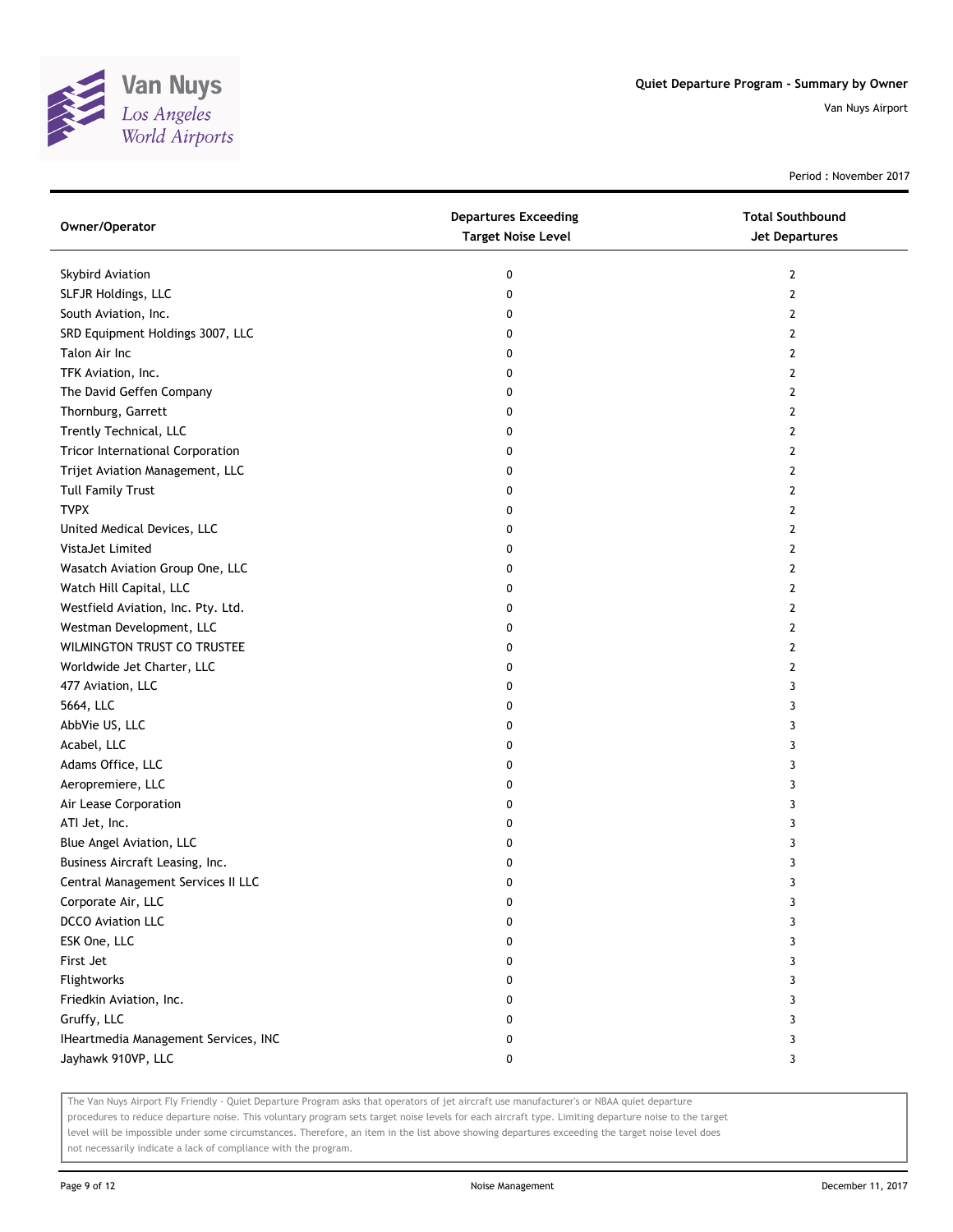

Period : November 2017

| Owner/Operator                        | <b>Departures Exceeding</b><br><b>Target Noise Level</b> | <b>Total Southbound</b><br><b>Jet Departures</b> |
|---------------------------------------|----------------------------------------------------------|--------------------------------------------------|
| Legacy Ventures, LLC                  | 0                                                        | 3                                                |
| Mandalay Resort Group                 | 0                                                        | 3                                                |
| N702SS LLC                            | 0                                                        | 3                                                |
| Penske Jet, Inc.                      | 0                                                        | 3                                                |
| Platinum Aviation, LLC                | 0                                                        | 3                                                |
| Santa Barbara Executive Jet           | 0                                                        | 3                                                |
| <b>SLANEY RICHARD</b>                 | 0                                                        | 3                                                |
| SMB Air, LLC                          | 0                                                        | 3                                                |
| Starbase Aviation                     | 0                                                        | 3                                                |
| Starbase Aviation, LLC                | 0                                                        | 3                                                |
| The Employers Benefit Group, LLC      | 0                                                        | 3                                                |
| The Tornante Company, LLC             | 0                                                        | 3                                                |
| TP Aviation, LLC                      | 0                                                        | 3                                                |
| Whirlpool Business Travel Department  | 0                                                        | 3                                                |
| White Pint Two, LLC                   | 0                                                        | 3                                                |
| Winbrook LLC                          | 0                                                        | 3                                                |
| Asia Aviation Company Pte. Ltd        | 0                                                        | 4                                                |
| AVPRO, Inc.                           | 0                                                        | 4                                                |
| Cinco Air Charter, LLC                | 0                                                        | 4                                                |
| FL Aviation Corp.                     | 0                                                        | 4                                                |
| Jet I, LLC                            | 0                                                        | 4                                                |
| K/S Aviation, LLC                     | 0                                                        | 4                                                |
| Kaneohe Estates, LLC                  | 0                                                        | 4                                                |
| KLBB Management Services, LLC         | 0                                                        | 4                                                |
| N800PZ, LLC                           | 0                                                        | 4                                                |
| Nalpak Consulting, LLC                | 0                                                        | 4                                                |
| <b>NVJETS</b>                         | 0                                                        | 4                                                |
| PARAGON 441 LLC.                      | 0                                                        | 4                                                |
| Pilgrim Enterprises C/O Castle & Cook | 0                                                        | 4                                                |
| Red Wing Aeroplane Co., LLC           | 0                                                        | 4                                                |
| Sky River Consulting, LLC             | 0                                                        | 4                                                |
| Zetta Jet USA, Inc.                   | 0                                                        | 4                                                |
| <b>Cirrus Aviation Services</b>       | 0                                                        | 5                                                |
| Colony Capital, LLC                   | 0                                                        | 5                                                |
| Cove Aviation Partners, LLC           | 0                                                        | 5                                                |
| Desert Jet, LLC                       | 0                                                        | 5                                                |
| <b>Flight Options</b>                 | 0                                                        | 5                                                |
| Jet Aviation Business Jets, Inc.      | 0                                                        | 5                                                |
| Jet Aviation Flight Services          | 0                                                        | 5                                                |
| Jet Linx Aviation, LLC                | 0                                                        | 5                                                |
| Las Vegas Jet, LLC                    | 0                                                        | 5                                                |

The Van Nuys Airport Fly Friendly - Quiet Departure Program asks that operators of jet aircraft use manufacturer's or NBAA quiet departure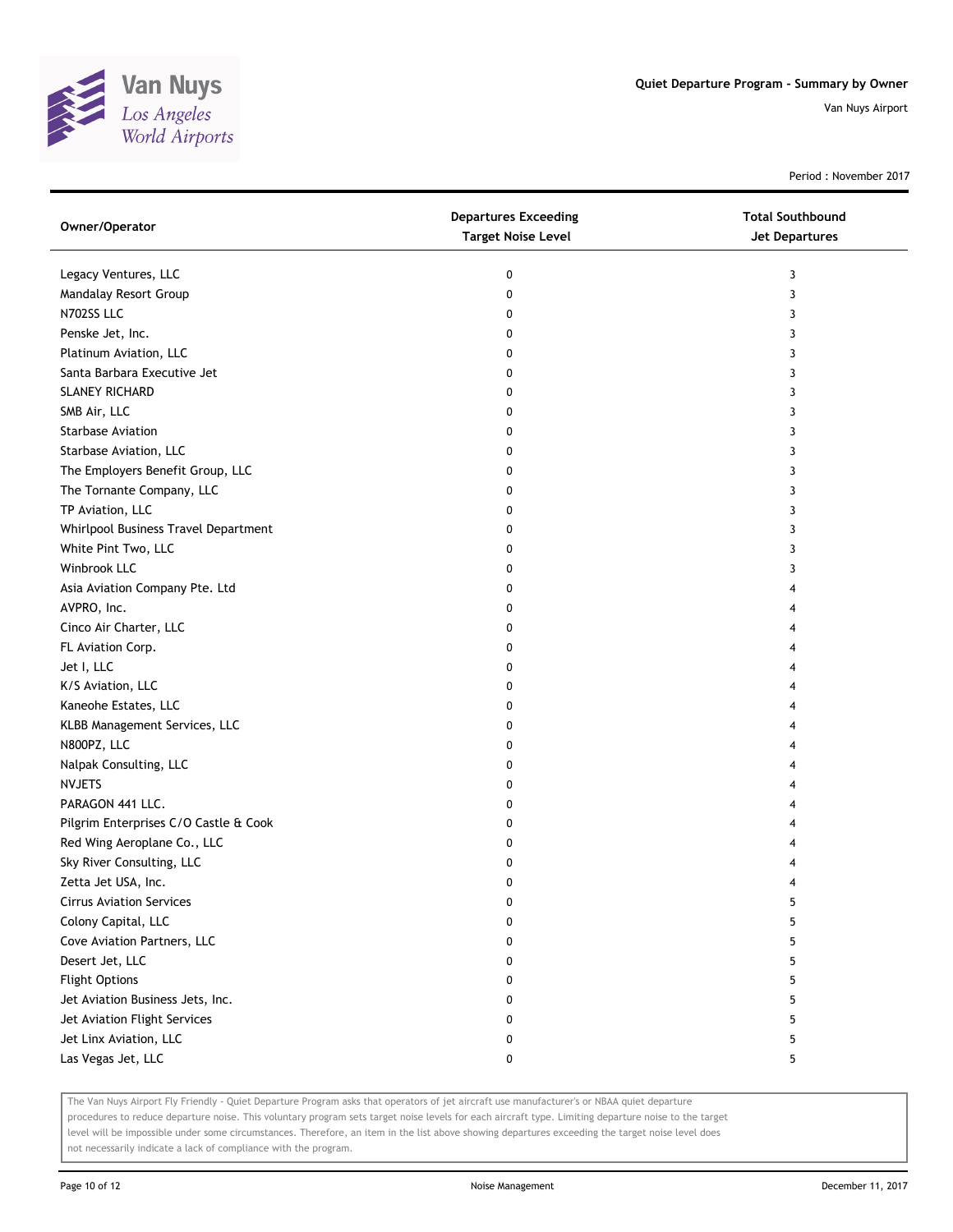

Period : November 2017

| Owner/Operator                                  | <b>Departures Exceeding</b><br><b>Target Noise Level</b> | <b>Total Southbound</b><br>Jet Departures |
|-------------------------------------------------|----------------------------------------------------------|-------------------------------------------|
| Leonard Green & Partners, LLC                   | 0                                                        | 5                                         |
| Leveled Wings, LLC                              | 0                                                        | 5                                         |
| MC Group                                        | 0                                                        | 5                                         |
| Morningstar Partners, Ltd.                      | 0                                                        | 5                                         |
| Mountain Aviation, Inc.                         | 0                                                        | 5                                         |
| Paragon Airways                                 | 0                                                        | 5                                         |
| Paramount Pictures Corporation                  | 0                                                        | 5                                         |
| Presidential Aviation, Inc.                     | 0                                                        | 5                                         |
| Sentient Flight Group, LLC                      | 0                                                        | 5                                         |
| Space Exploration Technologies, Corp.           | 0                                                        | 5                                         |
| <b>Washington Corporations</b>                  | 0                                                        | 5                                         |
| XCEL Jet Management, Inc.                       | 0                                                        | 5                                         |
| Blue Sky 45, LLC                                | 0                                                        | 6                                         |
| Executive Jet Management, Inc.                  | 0                                                        | 6                                         |
| Flight Options, LLC                             | 0                                                        | 6                                         |
| Have Plane-Will Travel, LLC                     | 0                                                        | 6                                         |
| Hollister Aviation, LLC                         | 0                                                        | 6                                         |
| Landmark Aviation Aircraft Management & Charter | 0                                                        | 6                                         |
| Oakmont Corporation                             | 0                                                        | 6                                         |
| Paragon Transport Management, LLC               | 0                                                        | 6                                         |
| Passport 100, LLC                               | 0                                                        | 6                                         |
| Starjet, Inc.                                   | 0                                                        | 6                                         |
| VISTAJET Luftfahrtunternehmen GmbH              | 0                                                        | 6                                         |
| West Coast Charters, LLC                        | 0                                                        | 6                                         |
| Windsor Jet Management                          | 0                                                        | 6                                         |
| Wonderful Citrus Aviation                       | 0                                                        | 6                                         |
| Air Kaitar, LLC                                 | 0                                                        | 7                                         |
| Delta Private Jets                              | 0                                                        | 7                                         |
| Latitude 33 Aviation LLC                        | 0                                                        | 7                                         |
| Talon Air, Inc.                                 | 0                                                        | 7                                         |
| Channel Island Aviation, Inc.                   | 0                                                        | 9                                         |
| FltPlan.com                                     | 0                                                        | 9                                         |
| Flexjet, LLC                                    | 0                                                        | 10                                        |
| JRW Aviation, Inc.                              | 0                                                        | 10                                        |
| Corporate Flight International                  | 0                                                        | 11                                        |
| <b>Tutor-Saliba Corporation</b>                 | 0                                                        | 11                                        |
| Dreamline Aviation, LLC                         | 0                                                        | 13                                        |
| Prime Jet, LLC                                  | 0                                                        | 14                                        |
| <b>AVJET Corporation</b>                        | 0                                                        | 15                                        |
| <b>STA Jets</b>                                 | 0                                                        | 15                                        |
| Sun Air Jets, LLC                               | 0                                                        | $16\,$                                    |

The Van Nuys Airport Fly Friendly - Quiet Departure Program asks that operators of jet aircraft use manufacturer's or NBAA quiet departure